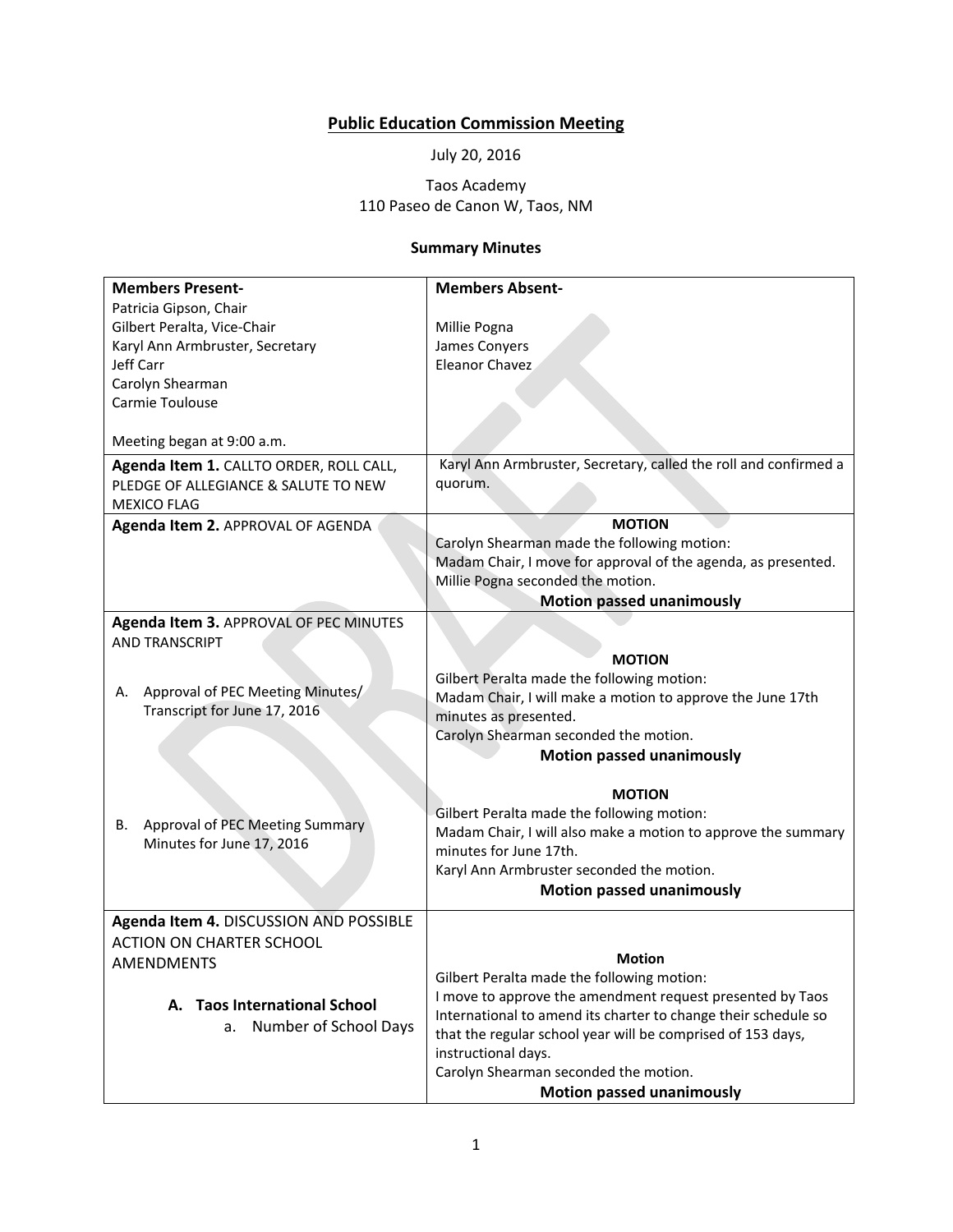| Agenda Item 5. REPORT FROM OPTIONS      |                                                                                                                        |
|-----------------------------------------|------------------------------------------------------------------------------------------------------------------------|
| FOR PARENTS & THE CHARTER SCHOOL        |                                                                                                                        |
| DIVISION--DISCUSSION AND POSSIBLE       |                                                                                                                        |
| <b>ACTIONS</b>                          |                                                                                                                        |
| A. Schools of Concern (Actions may      |                                                                                                                        |
| include requiring a corrective          |                                                                                                                        |
| action plan and the potential of a      |                                                                                                                        |
| suspension or revocation of             | Recorded comments are available in full transcript.                                                                    |
| the school's charter)                   |                                                                                                                        |
| B. School Governance Changes            |                                                                                                                        |
| a. New Mexico School for the            |                                                                                                                        |
| Arts                                    |                                                                                                                        |
| b. Explore Academy                      |                                                                                                                        |
| c. Cesar Chavez Community               |                                                                                                                        |
| School                                  |                                                                                                                        |
| d. Amy Biehl High School                |                                                                                                                        |
| Report on closure of Creative<br>C.     |                                                                                                                        |
| <b>Education Preparatory Institute</b>  |                                                                                                                        |
| (CEPi)                                  |                                                                                                                        |
|                                         |                                                                                                                        |
| Agenda Item 6. REPORTS FROM PEC         |                                                                                                                        |
| <b>COMMITTEE CHAIRS AND LIAISONS</b>    | Recorded comments are available in full transcript                                                                     |
|                                         |                                                                                                                        |
| Agenda Item 7. REPORT FROM THE CHAIR    |                                                                                                                        |
| A. Special PEC Meeting - NACSA          | Recorded comments are available in full transcript                                                                     |
| Report                                  |                                                                                                                        |
| B. Update from New Mexico               |                                                                                                                        |
| <b>Charter Coalition</b>                |                                                                                                                        |
| C.                                      |                                                                                                                        |
| Agenda Item 8. PEC COMMENTS             |                                                                                                                        |
|                                         | Recorded comments are available in full transcript.                                                                    |
|                                         |                                                                                                                        |
| Agenda Item 9. OPEN FORUM               | No Public Comment                                                                                                      |
|                                         |                                                                                                                        |
| Agenda Item 10. EXECUTIVE SESSION TO    |                                                                                                                        |
| <b>DISCUSS PENDING OR THREATENED</b>    | <b>Motion</b>                                                                                                          |
| LITIGATION, PURSUANT TO NMSA 1978,      | Carolyn Shearman made the following motion:                                                                            |
| SECTION 10-15-1 (H)(7)                  | Madam Chair, I move that the Public Education Commission go<br>into Executive Session to discuss pending or threatened |
| A. Rio Rancho Public School District v. | litigation, pursuant to NMSA 1978, Section 10-15-1H(7).                                                                |
| PED, PEC                                | Karyl Ann Armbruster seconded the motion.                                                                              |
|                                         | <b>Motion passed unanimously</b>                                                                                       |
|                                         |                                                                                                                        |
|                                         | <b>Statement</b>                                                                                                       |
|                                         | The Chair announced:                                                                                                   |
|                                         | Pursuant to NMSA 1978, 10-15-1J, the only matter discussed                                                             |
|                                         | during the closed session was the pending litigation, Rio Rancho                                                       |
|                                         | Public School District v. PED/PEC.                                                                                     |